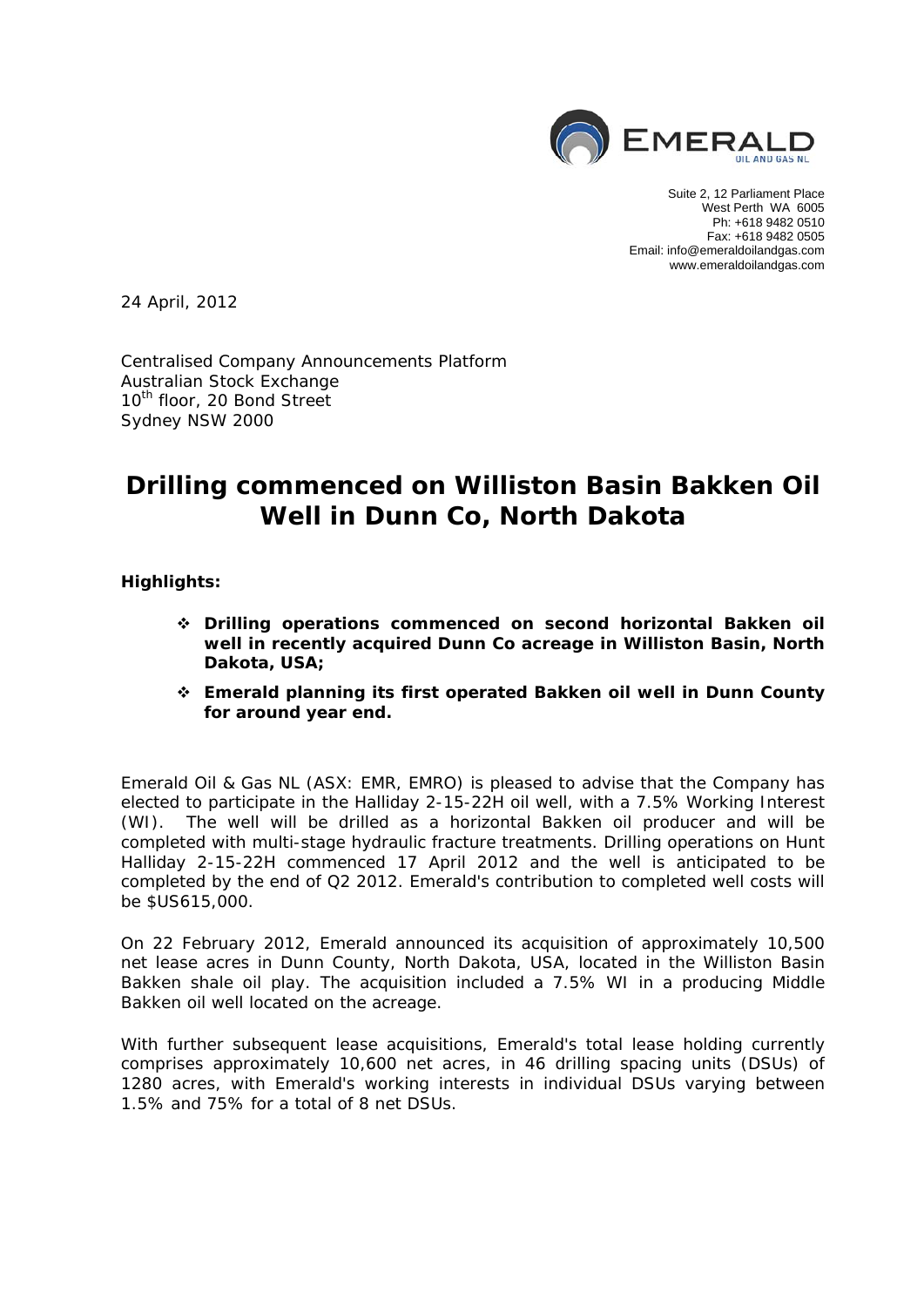

**Williston Basin, North Dakota, USA**

# **Hunt Halliday 2-15-22H well**

The Hunt Halliday 2-15-22H is the second well in the Drilling Spacing Unit (DSU) operated by Hunt Oil Company, which holds the producing Halliday 1-15-22H oil well, in which the Company also owns a 7.5% WI.

The Halliday 1-15-22H was drilled and completed in late December 2010 as a Middle Bakken producer with a 10,581' horizontal lateral and modern 21 stage frac. The well commenced production with a 24-hour IP rate of 1567 BOPD and 500 MCFD. Production over the first 30 days averaged 640 BOPD and 300 MCFD (690 BOEPD) and the well has produced over 100,000 BO and 50 MMCFG in its first 15 months of production.

Based on production decline performance to date, the Halliday 1 well's Expected Ultimate Recovery (EUR) is anticipated to exceed 570,000 barrels of oil and 430 million cubic feet of gas. This production performance confirms both the effectiveness of the well completion design used by Hunt in this area and the productivity of the Middle Bakken reservoir in this area. Emerald expects the second Halliday 2 well performance will be similar to the Halliday 1-15-22H in terms of initial producing rate and recoverable reserves.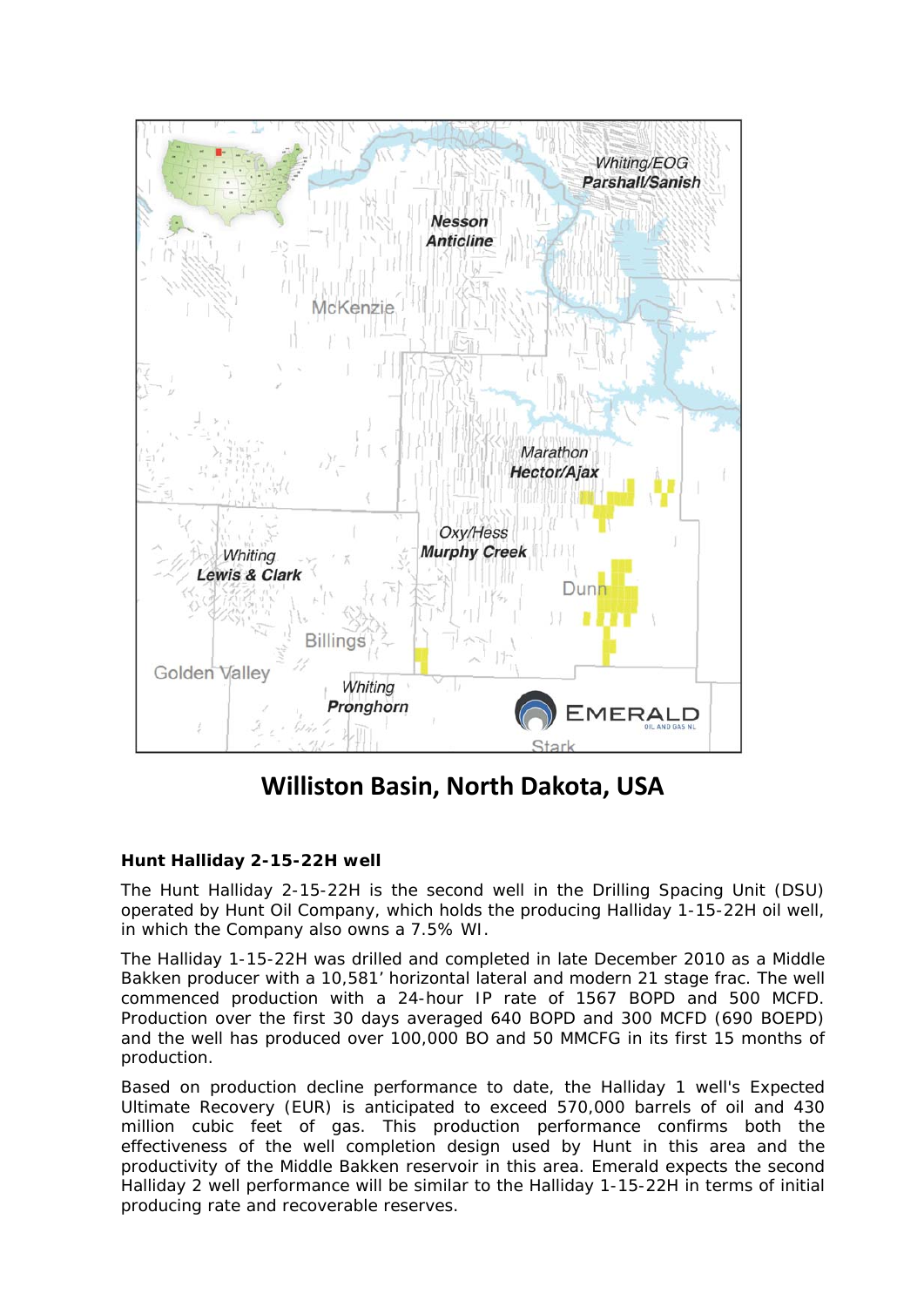Additional upside in the Halliday unit exists with 2 additional Middle Bakken locations as well as 2-3 potential Three Forks locations available as down spacing drilling opportunities.

Active drilling programs driven by several operators in the area are also extending the proved area in a southeasterly direction across Emerald's acreage. The Company expects to receive another authorisation for expenditure (AFE) for a currently permitted well in another of its nearby DSUs within the next few months.



## **First operated well planned for end 2012**

Emerald's US subsidiary, Emerald Oil Inc, is currently working with North Plains Energy under its Transition Services Agreement to plan Emerald's first operated Bakken well, which is expected to be drilled around the end of year. Under the agreement, North Plains will provide operating support during 2012, up to and including contract drilling of initial wells on behalf of Emerald. Emerald intends to use this first well to build its internal operating capability to be able to commence a single rig continuous drilling program on its operated Dunn Co acreage in early 2013.

Emerald holds interests in 46 DSUs of 1,280 acres in Dunn County and expects to operate approximately 14 DSUs holding approximately 66% of its net acreage. Emerald's working interests in individual DSUs vary between 1.5% and 75% for a total of 8 net DSUs. Each 1,280 acre DSU can potentially be drilled out with up to 4 middle Bakken wells and 3 Three Forks wells per DSU, for a total of 7 development wells per DSU.

The Company's non-operated DSUs in Dunn County are operated by large, experienced US shale operators such as Hunt, Hess, Marathon, Oxy and others. This provides Emerald with the ability to control the drilling program on the majority of its net acreage, while benefiting from the experience of some of the most seasoned operators in Williston Basin.